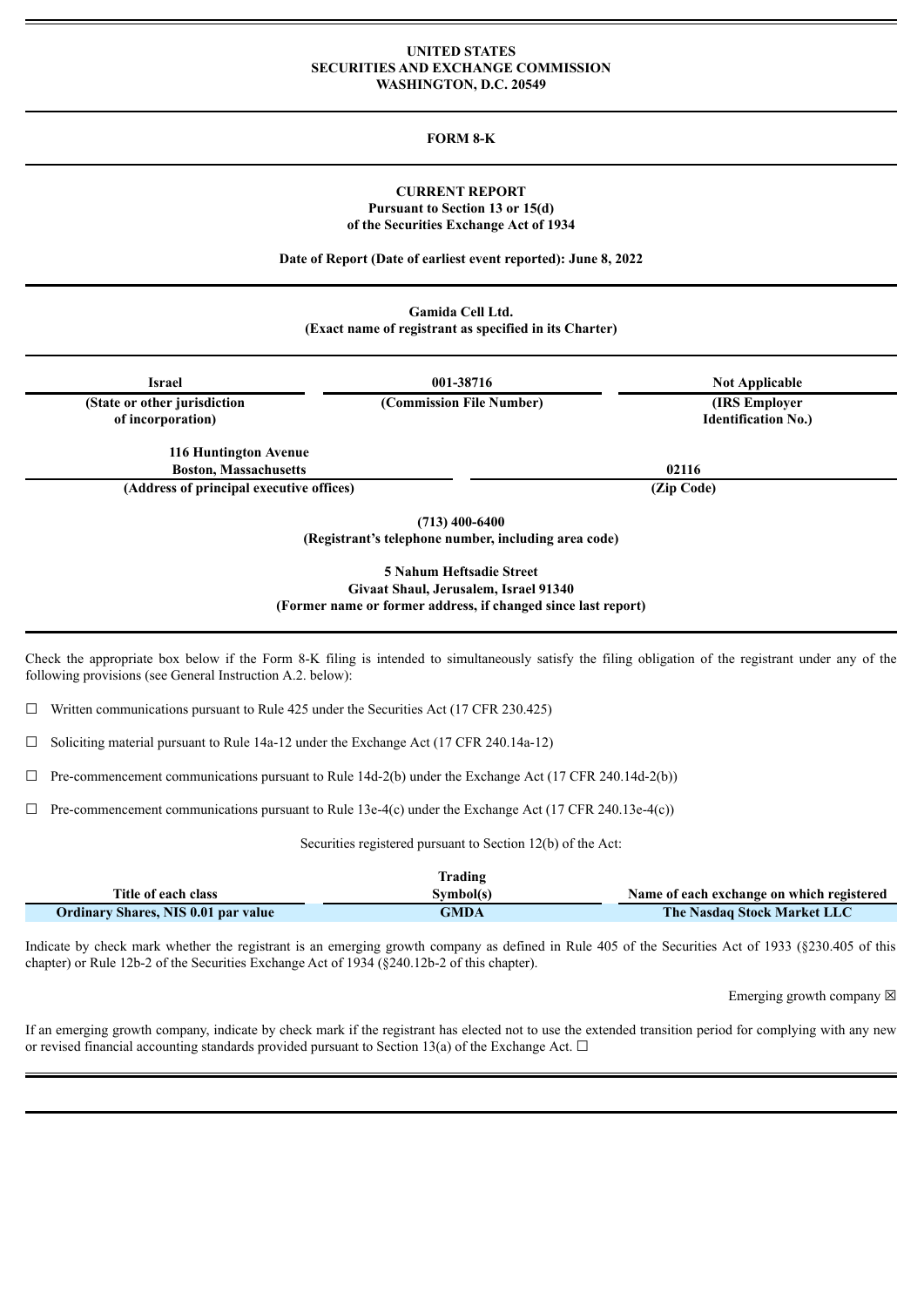# Item 5.02 Departure of Directors or Certain Officers: Election of Directors: Appointment of Certain Officers: Compensatory Arrangements of **Certain Officers.**

## **Appointment of Ivan M. Borrello, M.D. to the Board of Directors**

On June 8, 2022, the Board of Directors (the "*Board*") of Gamida Cell Ltd. (the "*Company*") appointed Ivan M. Borrello, M.D. to the Company's Board, effective June 9, 2022. Dr. Borrello will serve as a Class III director, with an initial term expiring at the Company's 2024 annual meeting of shareholders. Dr. Borrello was also appointed to serve as a member of the Science and Technology Committee of the Board, effective June 9, 2022.

Dr. Borrello has served as an Associate Professor of Oncology at the Sidney Kimmel Comprehensive Cancer Center at Johns Hopkins University School of Medicine since 2008. He is also an Attending Physician at The Johns Hopkins Hospital and Director of the Cellular Therapeutics and Multiple Myeloma programs. Dr. Borrello is a co-founder of WindMIL Therapeutics where he has served as senior clinical advisor since 2014 and is a co-founder of Meridian Therapeutics where he has served as senior clinical advisor since 2021. From 2001 to 2008, he was an Assistant Professor of Immunotherapy and Hematopoiesis, Hematologic Malignancies at Johns Hopkins Oncology Center. Dr. Borrello received a B.A. in Biology from Catholic University and an M.D. from the Medical College of Virginia.

Dr. Borrello will receive a fee of \$40,000 per calendar year of service on the Board and \$10,000 for his service as a member of the Science and Technology Committee of the Board, each payable in quarterly installments. He will also receive an initial award of 19,000 options to purchase ordinary shares of the Company ("*Options*"). The Options will vest during a 12-month period, with 25% of the Options to vest at the end of each 3-month period, subject to Dr. Borrello's continued service on the Board through each such date. Dr. Borrello will also receive an initial award of 4,000 restricted stock units of the Company, all of which will vest on the 12-month anniversary of the date of grant, subject to Dr. Borrello's continued service on the Board through each such date. In addition, on November 1<sup>st</sup> of each year he continues to serve as a member of the Board, Dr. Borrello will receive an annual award of 9,500 options to purchase ordinary shares of the Company and 2,000 restricted stock units of the Company, subject to adjustment by the Compensation Committee of the Board or the Company's shareholders. This compensation is subject to the terms of compensation payable to the Company's nonexecutive directors, as described under "*Agreements and Arrangements with Directors and Executive Of icers*" in the Company's Annual Report on Form 10-K for the year ended December 31, 2021 filed with the Securities and Exchange Commission (the "*SEC*"). The Company will enter into its standard indemnification agreement for directors and officers with Dr. Borrello, the form of which was filed as an exhibit to the Company's Registration Statement on Form F-1 (File No. 333-227601) filed with the SEC on October 17, 2018, as amended and approved by the Company's shareholders at the annual general meeting held on November 17, 2021.

There are no arrangements or understandings between Dr. Borrello and any other persons pursuant to which Dr. Borrello was appointed as a director, and there are no transactions in which Dr. Borrello has an interest requiring disclosure under Item 404(a) of Regulation S-K.

## **Resignation of Ofer Gonen from the Board of Directors**

On June 9, 2022, Ofer Gonen submitted his resignation from the Board, which resignation was effective immediately. Mr. Gonen's resignation was not the result of any disagreement with the Company. Mr. Gonen was a member of the Nominating and Governance Committee and the Compensation Committee of the Board.

#### **Item 7.01 Regulation FD Disclosure.**

On June 10, 2022, the Company issued a press release entitled "Gamida Cell Appoints Ivan M. Borrello, M.D. Expert in Immuno-Oncology, Cell Therapies and Bone Marrow Transplant to Board of Directors." The full text of the press release is attached as Exhibit 99.1 to this Current Report on Form 8-K.

The information furnished under this Item 7.01 shall not be deemed "filed" for purposes of Section 18 of the Securities Exchange Act of 1934, as amended, or subject to the liabilities of that section. The information shall not be deemed incorporated by reference into any other filing with the Securities and Exchange Commission made by the Company, regardless of any general incorporation language in such filing.

#### **Item 9.01 Financial Statements and Exhibits.**

(d) Exhibits

Exhibit No. Description 99.1 Press [release,](#page-3-0) dated June 10, 2022. 104 Cover Page Interactive Data File (embedded within the Inline XBRL document)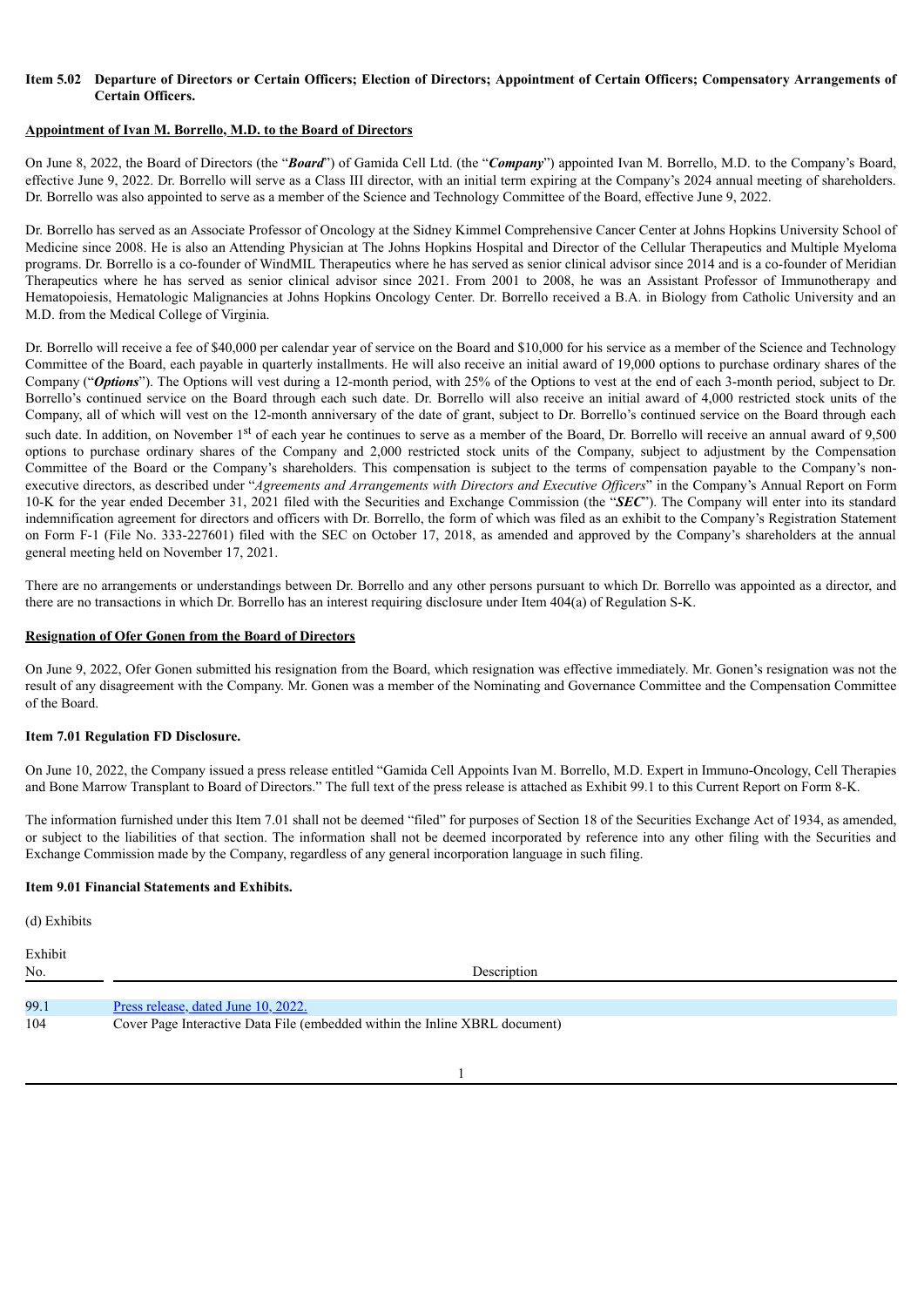# **SIGNATURES**

Pursuant to the requirements of the Securities Exchange Act of 1934, as amended, the registrant has duly caused this report to be signed on its behalf by the undersigned hereunto duly authorized.

**Gamida Cell Ltd.**

Dated: June 10, 2022 By: /s/ Shai Lankry

Shai Lankry Chief Financial Officer

2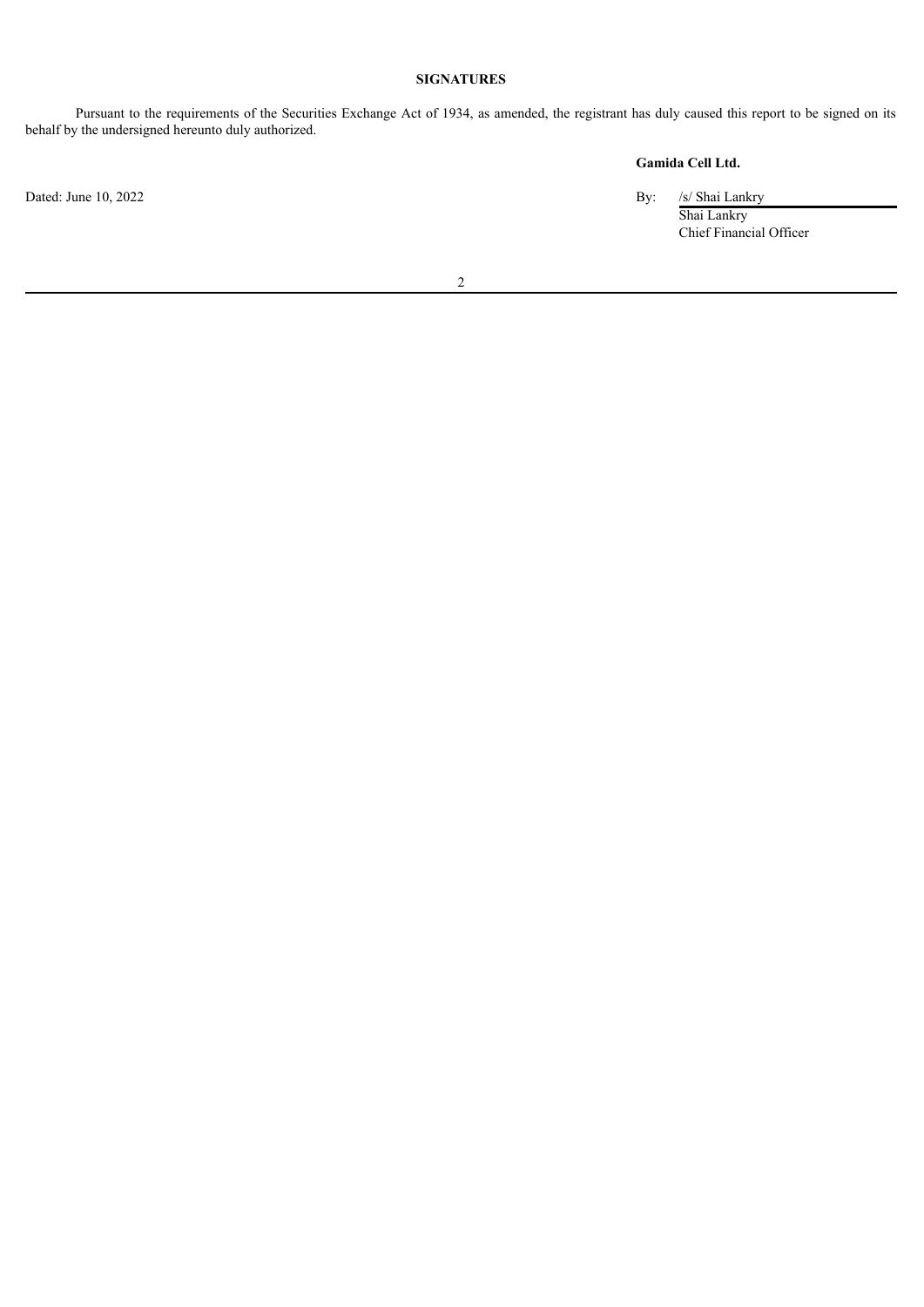<span id="page-3-0"></span>

## **Gamida Cell Appoints Ivan M. Borrello, M.D., Expert in Immuno-Oncology, Cell Therapies, and Bone Marrow Transplant to Board of Directors**

**Boston, Mass. – June 10, 2022 –** Gamida Cell Ltd. (Nasdaq: GMDA), the leader in the development of NAM-enabled cell therapy candidates for patients with hematologic and solid cancers and other serious diseases, announces the appointment of Ivan M. Borrello, M.D. to its Board of Directors, effective June 9, 2022. Dr. Borrello is an Associate Professor of Oncology at the Sidney Kimmel Comprehensive Cancer Center at Johns Hopkins and a renowned physician and author who has made major contributions to better the understanding of immunotherapies and the treatment of hematologic malignancies as well as bone marrow transplant. He will also be joining Gamida Cell's Science and Technology Committee.

The Company also announces the resignation of Ofer Gonen from its Board of Directors, effective June 9, 2022. Mr. Gonen will be joining MediWound Ltd. as chief executive officer effective June 30, 2022.

"I am excited to have Ivan join our Board of Directors. As a distinguished physician in hematologic malignancies, cellular therapeutics, and immunotherapies, Ivan has significantly contributed to the progress in the clinical oncology field," said Julian Adams, Ph.D., chief executive officer of Gamida Cell. "His deep knowledge and clinical experience in immune-based therapies, most notably in establishing the first adoptive T-cell clinical trials at Johns Hopkins, will continue to support Gamida Cell as we advance our pipeline of NAM-enabled cell therapy candidates for patients with blood cancers and other serious blood disorders. In addition, on behalf of the entire Board of Directors, I want to thank Ofer for his longstanding service to Gamida Cell. We wish him every success going forward."

"It is a privilege to join Gamida Cell's Board of Directors, as the company leverages its truly innovative NAM-technology to develop potentially curative cell therapy candidates," said Dr. Borrello. "I believe the Company's novel technology holds tremendous promise, which is supported by remarkable clinical data, coupled with their deep expertise in oncology and the development of cellular therapy candidates. I look forward to supporting Gamida Cell as it continues to advance its growing pipeline of cell therapy candidates for patients with solid tumor and blood cancers and other serious blood diseases."

Dr. Borrello's clinical research interest is focused on developing immune-based therapies for the treatment of multiple myeloma. His laboratory research has focused on the development of a novel approach of adoptive T-cell therapy utilizing marrow infiltrating lymphocytes (MILs) as a more tumor-specific T-cell approach. He has held multiple appointments at Johns Hopkins University, including Instructor, Immunotherapy and Hematopoiesis, Johns Hopkins Oncology Center from 1999 to 2000, and Assistant Professor, Immunotherapy and Hematopoiesis, Hematologic Malignancies, Johns Hopkins Oncology Center, from 2001 to 2008. Dr. Borrello is also the director of the myeloma program and medical director of the Cell Therapy Lab. Dr. Borrello received his medical degree from the Medical College of Virginia and completed his residency at the University of Chicago and fellowship at Johns Hopkins.

## **About Gamida Cell**

Gamida Cell is pioneering a diverse immunotherapy pipeline of potentially curative cell therapy candidates for patients with solid tumor and blood cancers and other serious blood diseases. We apply a proprietary expansion platform leveraging the properties of NAM to allogeneic cell sources including umbilical cord blood-derived cells and NK cells to create therapy candidates with potential to redefine standards of care. These include omidubicel, an investigational product candidate with potential as a life-saving alternative for patients in need of bone marrow transplant, and a line of modified and unmodified NAM-enabled NK cells targeted at solid tumor and hematological malignancies. For additional information, please visit www.gamidacell.com or follow Gamida Cell on LinkedIn, Twitter, Facebook or Instagram at @GamidaCellTx.